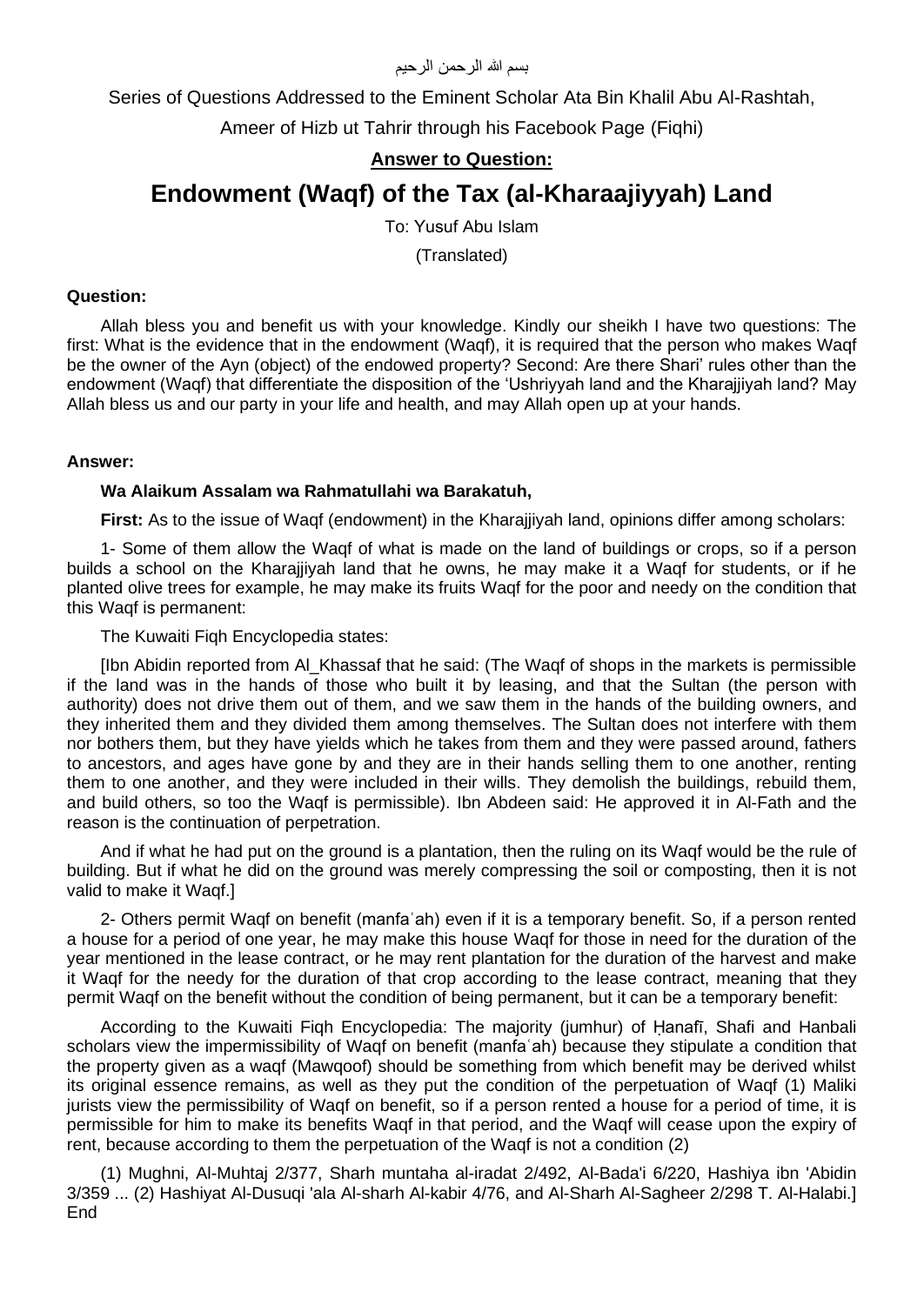**Second:** There is an outweighed opinion that Waqf is not permissible unless the land title (raqabah) is permanently owned by the person making the Waqf (the Waqif). This is what we outweigh in this matter according to the correct evidence in the matter, and here is the explanation:

1- The following is stated in the explanation of Article 133 of The Draft Constitution, Part 2:

(It is possible to trade and inherit 'Ushriyyah and Kharajjiyah land from its owners, because it is a literal possession belonging to its owner, and so all the rules regarding possession apply to it. In relation to 'Ushriyyah land this is clear, **and as for the Kharajjiyah land, possession of it is like the possessing the Ushriyyah land without any difference in them from the angle of possession except for two issues: firstly with respect to what it is that is owned and the secondly, with respect to what is obligatory upon the land.**

**As for the issue of what it is that is possessed**, the owner of the 'Ushriyyah land possesses the land itself and its yields, while the owner of the Kharajjiyah land possesses the yield alone. Consequently, if the owner of the 'Ushriyyah land wanted to give it as a charity, he is permitted to do so any time he wishes. However, the owner of the Kharajjiyah land is unable to do so, since in order to give anything as an endowment, it is a condition that the person donating it owns the object itself, and the owner of the Kharajjiyah land does not own the land itself, but rather he owns its yields, since the title of the land itself belongs to the Bayt Al-Mal.

**As for the issue of what is obligatory upon the land**, the 10 or 5 per cent is applicable to the 'Ushriyyah land; in other words, the Zakah upon what was actually produced by the land if it reached maximum applicable amount (Nisab). The land tax (Kharaj) is imposed upon the Kharajjiyah land; in other words, the annual amount specified by the state…) End. As you can see, Waqf is not permissible in the Kharajjiyah land because Waqf requires the ownership of the land title of the property itself, and the land title (raqabah) of the Kharajjiyah land belongs to the Bayt Al-Mal, so the owner does not own the property itself, but he owns its yields.

2- We have previously issued an Answer to Question on the subject, on 13/2/2019, which is what you may be referring to in your question, which says: (... For example, Endowment (Waqf) requires the ownership of the property to be endowed, Consequently, if the owner of the 'Ushriyyah land wanted to give it as a charity, he is permitted to do so any time he wishes. However, the owner of the Kharajjiyah land is unable to do so, since in order to give anything as an endowment, it is a condition that the person donating it owns the object itself, and the owner of the Kharajjiyah land does not own the land itself, but rather he owns its yields, since the title of the land itself belongs to the Bayt Al-Mal.) End.

3- As for the evidence pertaining to the ownership of the land title (raqabah) (the original property from which benefit is derived) as a condition for the endowment (Waqf) to be valid, and it includes the following:

- Al-Bukhari narrated in his Saheeh from Ibn Omar: (Omar acquired a land at Khaibar. He came to the Prophet (saw) and sought his advice in regard to it. Omar said to the Prophet (saw): "O Messenger of Allah, I have got a land from Khaybar, and I have nothing that is more precious to me than that. What do you command me to do with it?" The Prophet (saw) said, «لَا أَصْلَهَا وَتَصَدَّقْتَ بِهَا» (do you command me to do with it?" The Prophet (saw) said, «إِنْ شِئْتَ حَبَسْتَ أَصْلَهَا وَتَصَدَّقْتَ بِهَا **ِ َ ِ you can put aside the original land and give in charity from it" So, Omar gave the land in charity (on the condition that the original land would neither be sold nor given as a present, nor bequeathed**, (and its yield) would be used for the poor, the kinsmen, the emancipation of slaves, Jihad, and for guests and travelers, and its administrator could eat in a reasonable just manner, and he also could feed his friends without intending to be wealthy by its means. I narrated this hadith to ibn Sireen and he said: without storing the property with a view to becoming rich").

- And al-Bukhari narrated in his Saheeh from Ibn Omar (In the lifetime of Allah's Messenger (saw), Omar gave in charity some of his property, a garden of date-palms called Thamgh. Omar said, "O Allah's Messenger (saw)! I have some property which I prize highly and I want to give it in Sadaqah Give the original land in'' «تَصَذَّقْ بِأَصْلِّهِ لَا يُبَاعُ وَلَا يُوهَبُ وَلَا يُورَثُ وَلَكِنْ يُنْفَقُ شَرُهُ» (charity)." The Prophet said, «كَمِنْ يُنْفَقُ شَرُهُ» (charity). **َ ِ Sadaqah (i.e. as an endowment) on the condition that the original land would neither be sold nor given as a present, nor bequeathed, but the fruits are to be spent in Sadaqah."** So, Omar gave it in charity, and it was for Allah's Cause, the emancipation of slaves, for the poor, for guests, for travelers, and for kinsmen. The person acting as its administrator could eat from it reasonably and fairly, and could let a friend of his eat from it provided he had no intention of becoming wealthy by its means.)

- As well as Muslim narrated in his Saheeh from Ibn Omar said: (Omar acquired a land at Khaibar. He came to the Prophet (saw) and sought his advice in regard to it. Omar said to the Prophet (saw): "O